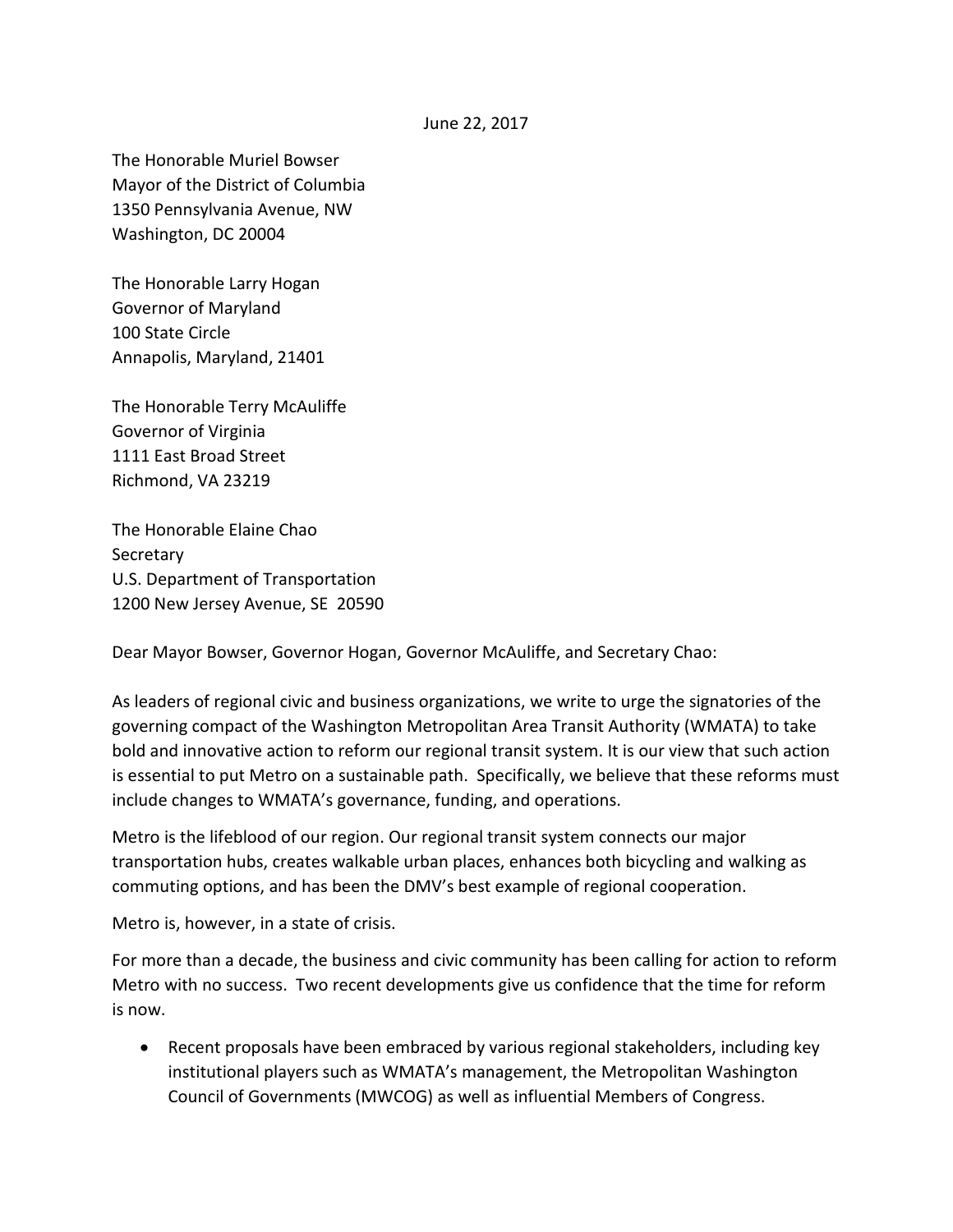Mayor Bowser, Governor Hogan, Governor McAuliffe, Secretary Chao June 22, 2017 Page 2

• The recent appointment of former U.S. Department of Transportation Secretary Ray LaHood to perform an independent review of WMATA is welcomed by the business and civic community. We believe his efforts will help build consensus for a comprehensive set of reforms that will serve as the basis for legislative action in both states, the City, and the federal government.

We reiterate our strong conviction that any reform effort must include reforms to WMATA's governing, financial, *and* operational structures. Reform of any one structure alone will not be sufficient. For instance, additional funding for Metro will only be beneficial if it is accompanied by structural changes that give WMATA's board the flexibility to effectively allocate resources and staff the flexibility to leverage additional resources to make operational improvements.

Our organizations believe the following changes are critical to WMATA's long term success:

Governance Reforms

- Right size the WMATA board
- Require directors to have expertise in specialized areas, including transit operations, management, finance and safety
- **Ensure that the sole fiduciary responsibility of the Board of Directors is to the** organization

Funding

- Require multi-year commitments from funding jurisdictions for operating funds
- **If all identify a dedicated funding source for capital improvements (to allow for** borrowing)
- Secure a continuing funding commitment from the federal government

## Operations

**IMPLEMENT IMPLE 19 IMPLE 2018 IMPLE 10** Improve safety, reliability and ongoing operational savings

The ridership and employer community of the Metro DC region is aligned in its call to reform WMATA. We commend you for recognizing the important role that WMATA plays in our region and for your commitment to taking action to ensure that WMATA is put on a path towards long-term sustainability and success. As a region, we have an opportunity and a responsibility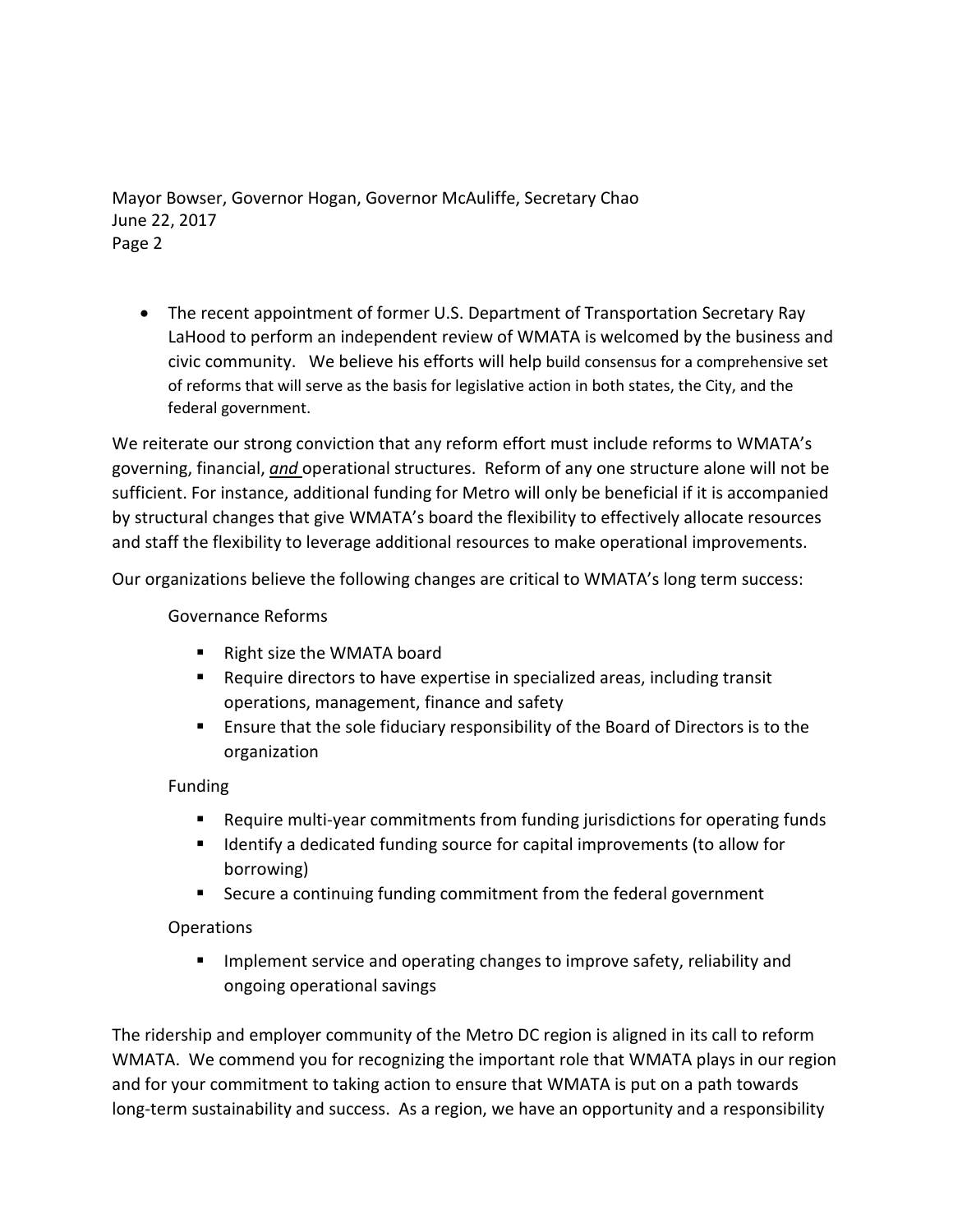to fix Metro. That fix relies on changes to WMATA's governing structure, operating model, and funding arrangement.

Mayor Bowser, Governor Hogan, Governor McAuliffe June 22, 2017 Page 3

We look forward to continuing to work with you and others in the region to move WMATA reform forward. Working together, we can once again make WMATA a model for regional coordination and the cornerstone of our thriving regional economy.

Sincerely,

Federal City Council

Greater Washington Board of Trade

The 2030 Group

The Apartment and Office Building Association of Metropolitan Washington (AOBA)

The Consortium of Universities

The DC Building Industry Association

DC Chamber of Commerce

The Northern Virginia Transportation Alliance

Northern Virginia Chamber of Commerce

The Prince William Chamber of Commerce

Greater Springfield Chamber of Commerce

Virginia Chamber of Commerce

Montgomery County Chamber of Commerce

Prince George's Chamber of Commerce

The Greater Bethesda Chamber of Commerce

Greater Silver Spring Chamber of Commerce

Maryland Chamber of Commerce